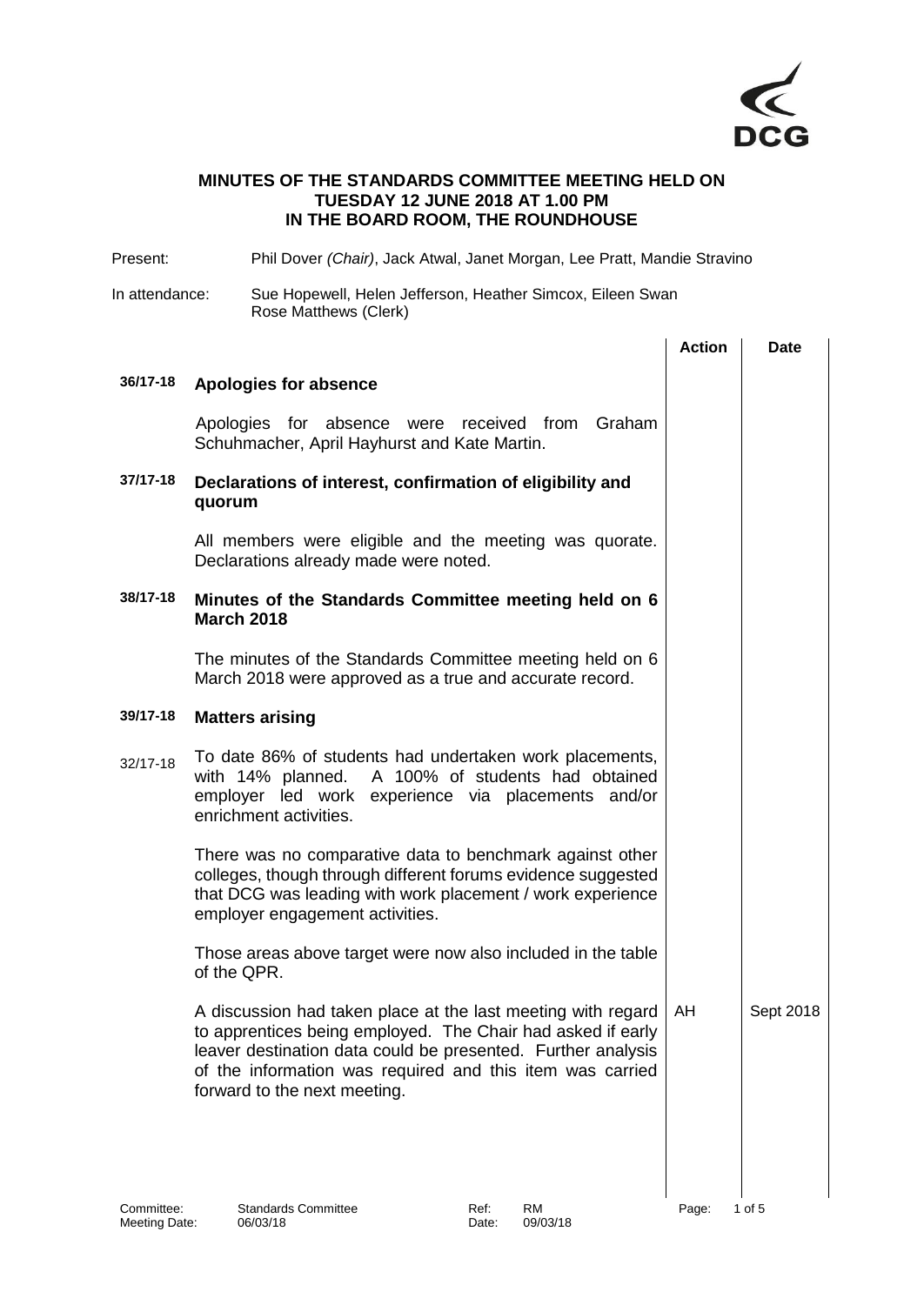|            |                                                                                                                                                                                                                                                                                                                                                               | <b>Action</b> |        | <b>Date</b> |
|------------|---------------------------------------------------------------------------------------------------------------------------------------------------------------------------------------------------------------------------------------------------------------------------------------------------------------------------------------------------------------|---------------|--------|-------------|
| 40/17-18   | <b>Landex Peer Review</b>                                                                                                                                                                                                                                                                                                                                     |               |        |             |
|            | The Head of College – Broomfield Hall, summarised the<br>Landex Peer Review which took place on 26 and 27 April<br>2018.                                                                                                                                                                                                                                      |               |        |             |
|            | Inspectors met with the CEO, Link Governor, Head of College,<br>Team Managers and senior and middle managers, along with<br>academic staff and students. They made particular reference<br>to the proactive Link Governor.                                                                                                                                    |               |        |             |
|            | They carried out joint learning walks and commended the<br>Teaching and Learning Coaches in driving improvements.                                                                                                                                                                                                                                             |               |        |             |
|            | The College demonstrated robust quality system and showed<br>in-year development and progress.                                                                                                                                                                                                                                                                |               |        |             |
|            | DCG was top of the achievement rates for Landex members<br>in 2016-17 - 7% above the Landex average.                                                                                                                                                                                                                                                          |               |        |             |
|            | The inspectors acknowledged the good work opportunities<br>and destination data linked to the commercial facilities – the<br>Plant Centre, Dog Grooming, Livery, Floristry and Farms and<br>commented on how well the gardens and grounds were cared<br>for.                                                                                                  |               |        |             |
|            | The Deputy CEO said they were looking at the capital budget<br>in the next academic year to see if facilities could be upgraded.                                                                                                                                                                                                                              |               |        |             |
| 41/17-18   | <b>Quality Assurance</b><br><b>Organisational QPR</b>                                                                                                                                                                                                                                                                                                         |               |        |             |
|            | The Director of Quality and Compliance presented the<br>Organisational QPR highlighting key developments.                                                                                                                                                                                                                                                     |               |        |             |
|            | The residential provision at Broomfield Hall was inspected in<br>March 2018 and received an 'outstanding' grade across all<br>judgements.                                                                                                                                                                                                                     |               |        |             |
|            | <b>Effectiveness of Leadership and Management</b>                                                                                                                                                                                                                                                                                                             |               |        |             |
|            | Student voice quality surveys had been undertaken, overall<br>the results were consistent or slightly lower than the previous<br>Strategies to ensure results were maximised in the<br>year.<br>future were underway, classroom observations were being<br>reviewed as part of the process to see if student voice could<br>be captured through that process. |               |        |             |
|            | New EDI reports had been developed to analyse attendance<br>data by specific groups. This had shown an attendance gap<br>with those students who had mental health issues. This was<br>being monitored to see how improvements could be made.                                                                                                                 |               |        |             |
| Committee: | <b>Standards Committee</b><br><b>RM</b><br>Ref:                                                                                                                                                                                                                                                                                                               | Page:         | 2 of 5 |             |

Meeting Date: 12/06/18 1206/18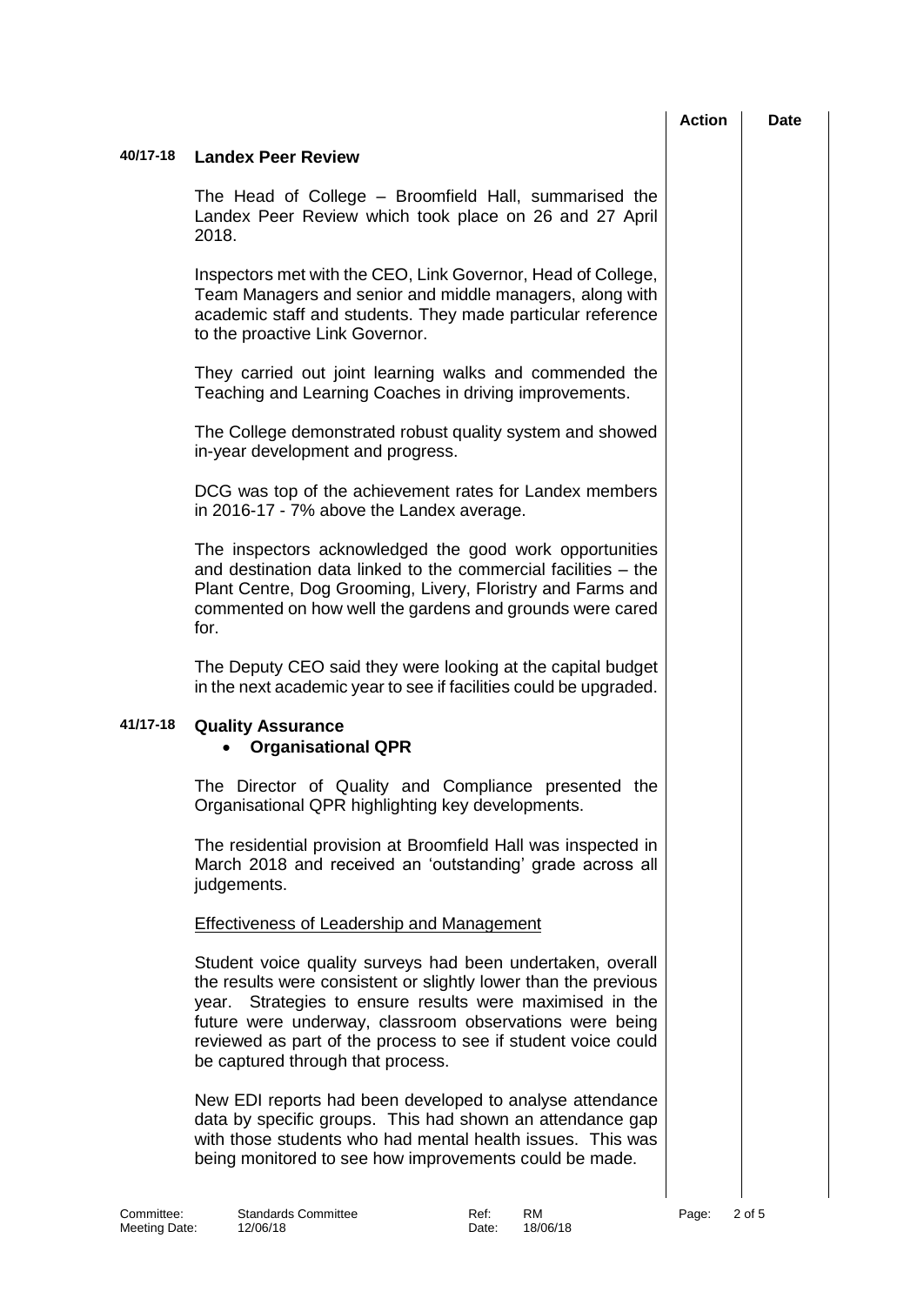|                             |                                                                                                                                                                                                                                                                                                                                                                                                                                                                                                                                                                                                                                                                                                                                                                        | <b>Action</b> | Date     |
|-----------------------------|------------------------------------------------------------------------------------------------------------------------------------------------------------------------------------------------------------------------------------------------------------------------------------------------------------------------------------------------------------------------------------------------------------------------------------------------------------------------------------------------------------------------------------------------------------------------------------------------------------------------------------------------------------------------------------------------------------------------------------------------------------------------|---------------|----------|
|                             | Six academies were part of the Rapid Improvement Panels.<br>Jack Atwal asked if those academies had issues in other<br>colleges. It was noted it depended on the reason they were<br>put in the category, some may have had financial issues, some<br>may have been outstanding areas that were coasting.<br><b>The</b><br>panels focussed on what was being done to build and improve<br>those areas.                                                                                                                                                                                                                                                                                                                                                                 |               |          |
|                             | Apprenticeship starts were predicting to exceed last year's<br>total, which was contrary to the national trend.                                                                                                                                                                                                                                                                                                                                                                                                                                                                                                                                                                                                                                                        |               |          |
|                             | Engineering apprenticeships had fallen below expected<br>standards, partly due to plumbing and electrical frameworks<br>and had been placed in special measures with immediate<br>effect.                                                                                                                                                                                                                                                                                                                                                                                                                                                                                                                                                                              |               |          |
|                             | The Chair asked if recruitment of staff was still an issue. There<br>was a legacy of recruitment issues, however, interviews for the<br>Apprenticeship Engineering Manager were taking place later<br>in the week.                                                                                                                                                                                                                                                                                                                                                                                                                                                                                                                                                     |               |          |
|                             | <b>Quality of Teaching, Learning and Assessment</b>                                                                                                                                                                                                                                                                                                                                                                                                                                                                                                                                                                                                                                                                                                                    |               |          |
|                             | To date 91% of observations had been completed with the<br>remaining underway.                                                                                                                                                                                                                                                                                                                                                                                                                                                                                                                                                                                                                                                                                         |               |          |
|                             | The main areas of strength within lessons related to<br>developing curious students; developing independence and<br>enabling students to experience and contextualise their<br>learning, resulting in greater engagement. The key areas for<br>development were also shared with stretch and challenge<br>remaining a key focus of activity. Training sessions had been<br>arranged to support this. Discussions also took place relating<br>to those teachers/trainers recommended for coaching and re-<br>observations. Those individuals requiring re-observations<br>received 1-1 support from the TLA Coaches and took part in<br>learning walks before<br>being re-observed.<br>Personal<br>Development would be reviewed and updated over the<br>summer period. |               |          |
|                             | A review of predicted grades had taken place, with additional<br>support identified for those areas requiring additional<br>resources.                                                                                                                                                                                                                                                                                                                                                                                                                                                                                                                                                                                                                                 |               |          |
|                             | Some changes had been made to the metrics in the scorecard<br>and members asked that the scorecard be presented at a<br>future meeting.                                                                                                                                                                                                                                                                                                                                                                                                                                                                                                                                                                                                                                | KM/AH         | Oct 2018 |
|                             | Apprenticeship observations were underway. Feedback from<br>the apprenticeship 'on-programme' survey remained positive.                                                                                                                                                                                                                                                                                                                                                                                                                                                                                                                                                                                                                                                |               |          |
| Committee:<br>Meeting Date: | RM<br><b>Standards Committee</b><br>Ref:<br>18/06/18<br>12/06/18<br>Date:                                                                                                                                                                                                                                                                                                                                                                                                                                                                                                                                                                                                                                                                                              | Page:         | 3 of 5   |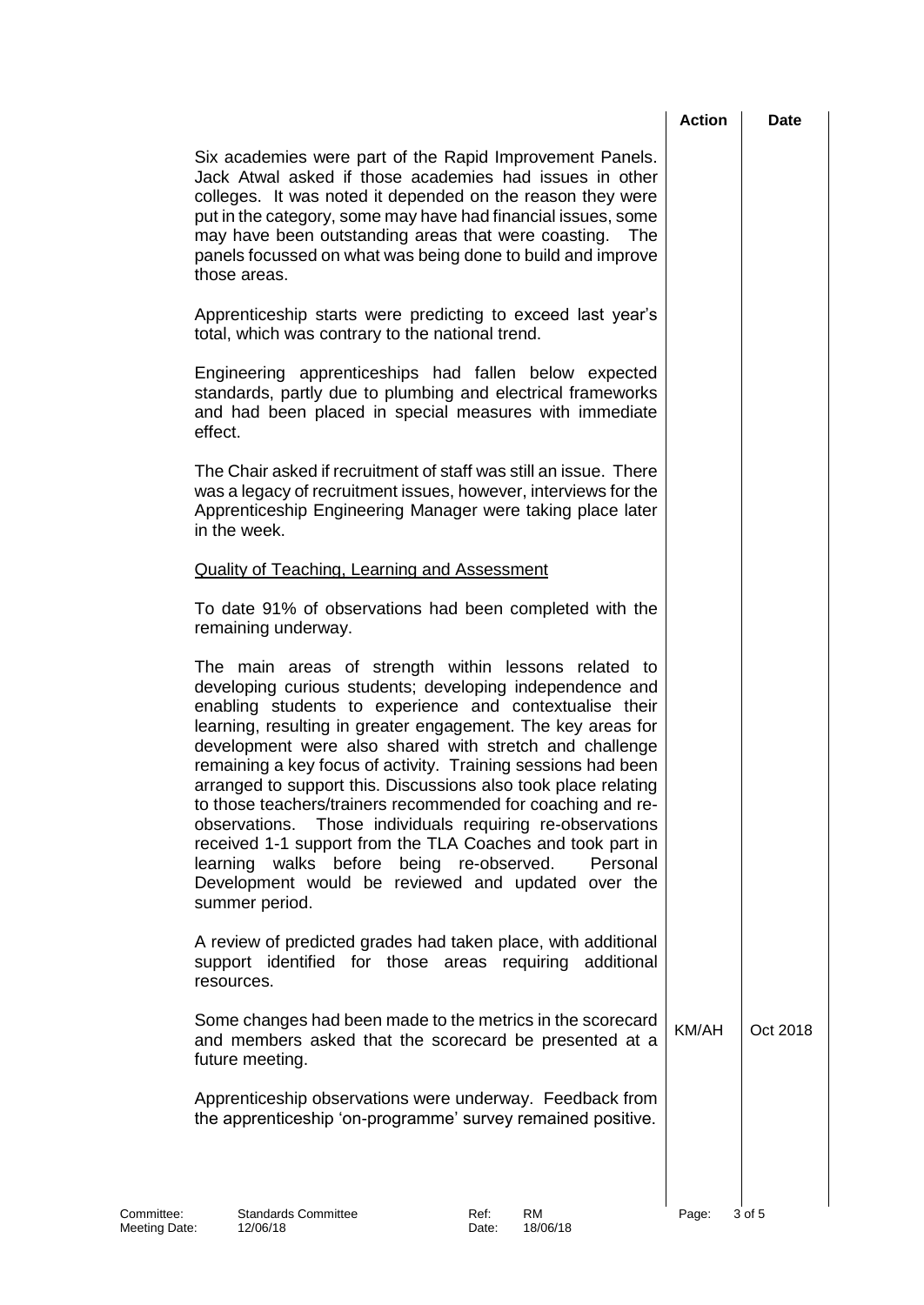|                             |                                                                                                                                                                                                                                                                                                                                                                                                                                                 | <b>Action</b> | <b>Date</b> |
|-----------------------------|-------------------------------------------------------------------------------------------------------------------------------------------------------------------------------------------------------------------------------------------------------------------------------------------------------------------------------------------------------------------------------------------------------------------------------------------------|---------------|-------------|
|                             | Personal Development, Behaviour and Welfare                                                                                                                                                                                                                                                                                                                                                                                                     |               |             |
|                             | It was reported 96% of students had undertaken work<br>placements or employer led enrichment. The Committee<br>Chair commented that those activities did not ensure<br>employability skills, it was down to the quality of the<br>experience and how the student engaged and learned for their<br>experience.                                                                                                                                   |               |             |
|                             | A total of 479 apprentices had completed the induction survey.<br>Action plans were being put in place with a focus on additional<br>learning support for those apprentices identified.                                                                                                                                                                                                                                                         |               |             |
|                             | Since production of the report, further work had taken place<br>on disciplinary sanctions. An updated report would be shared<br>at the next meeting.                                                                                                                                                                                                                                                                                            |               |             |
|                             | Safeguarding disclosures remained similar to the previous<br>year with mental health and wellbeing continuing to be the<br>highest cause of disclosures. Members were informed there<br>continued to be an increase of referrals to external agencies.<br>Since the production of the report there had been a report of<br>forced marriage and a prevent referral. The College continued<br>to work closely with those organisations concerned. |               |             |
|                             | <b>Outcomes for Students</b>                                                                                                                                                                                                                                                                                                                                                                                                                    |               |             |
|                             | Retention for 16-18 Study Programmes remained the same as<br>the previous month, with those academies falling below or<br>above shared. Travel and Tourism who were in rapid<br>improvement until recently, were showing retention was now<br>at 98% with attendance at 95%.                                                                                                                                                                    |               |             |
|                             | The current best case overall achievement rates for<br>Apprenticeships were all above target and provider average.<br>The current best case timely achievements had been<br>impacted by leavers in engineering.                                                                                                                                                                                                                                 |               |             |
|                             | Improvements had been made in Health and Social Care and<br>Education and Training, with both areas removed from special<br>measures after demonstrating continual improvement.                                                                                                                                                                                                                                                                 |               |             |
| 41/17-18                    | <b>Link Governor Visits</b>                                                                                                                                                                                                                                                                                                                                                                                                                     |               |             |
|                             | The Committee Chair had met with the Deputy CEO and<br>Director of Maths and English on 1 May and prior to this<br>meeting on 12 June. Discussions related to staffing within<br>the area and a move from Level 2 functional skills to GCSE<br>maths for those students it would benefit.                                                                                                                                                       |               |             |
|                             | English remained a focus with a review of the current<br>strategy taking place.                                                                                                                                                                                                                                                                                                                                                                 |               |             |
| Committee:<br>Meeting Date: | <b>Standards Committee</b><br>Ref:<br><b>RM</b><br>18/06/18<br>12/06/18<br>Date:                                                                                                                                                                                                                                                                                                                                                                | Page:         | 4 of 5      |